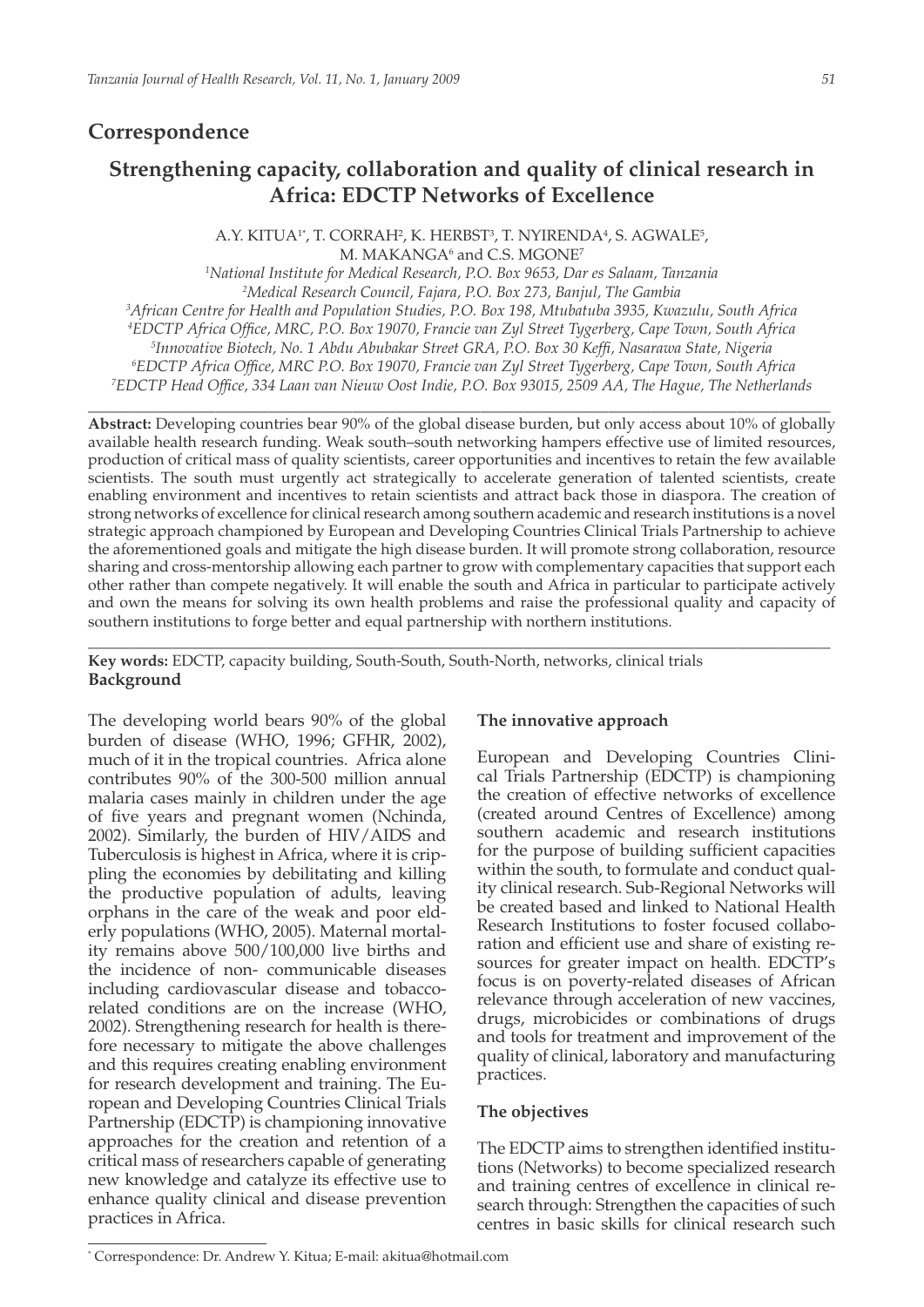as Good Clinical Practice (GCP), Good Clinical Laboratory Practices (GCLP), data management and research ethics; Identify and strengthen centres of higher learning to host quality training courses in basic and applied sciences, related to control of major poverty related diseases; enhance research collaboration, coordination and networking through fellowships and exchange programmes among African institutions.

#### **Strategies**

The EDCTP strategies include the following:

- 1 Identify and strengthen capacities of selected African institutions to conduct and host training in priority areas of clinical research.
- 2 Facilitate accreditation of Sub-Regional Centres of Excellence for training.
- 3 Identify and select young talented Africans for training and mentorship through hands on research methodology workshops.
- 4 Support postgraduate and postdoctoral training and attachments to key positions within the network for mentorship and career development.
- 5 Require Centres of Excellence to establish fellowships and exchange programs.
- 6 Facilitate links between the Centres and other capacity building programs and funding sources.

#### **Methodology**

EDCTP has initiated assessment of institutional capacities for clinical research in existing academic and research institutions in sub-Saharan Africa, to make an inventory and classify institutions according to their capacities for clinical research. A call inviting institutions to form consortia and apply for EDCTP supported Networks of Excellence has been launched.

EDCTP plans to continue supporting other activities for capacity strengthening in relevant cross-cutting areas including good clinical and laboratory practices, statistics, data management, quality control, research management, ethics in health research and national regulatory activities. Special attention will be given to formal long term Master and PhD degrees, skill development and strengthening workshops, practical attachments and student exchange programmes. Student selection and support will be done in two steps. First centres of excellence will launch calls for hands-on research methodology training inviting applicants to attach draft proposals with innovative ideas. Selection will be according to best scientific innovation. Candidates will be assisted to develop fundable proposals and will be facilitated by reputable scientists and research experts. Second step will involve sponsoring students to conduct their proposed research as part of their postgraduate training within a mentorship programme.

 Scientists from upcoming institutions will be targeted for scholarships, to strengthen institutional gaps. Sharing of capacities and facilities as means to enhance training and mentorship will be encouraged.

#### **Expected outputs**

Major outputs will include, creation of sub-regional Centres of Excellence in clinical research; Production of quality scientists and technologists (MSc and PhD holders) linked with their institutions and trained within their working environment; Strong regional networks in clinical research linked to EDCTP and operating under EDCTP principles and; Enhanced African capacity to access global funds and forge partnership with northern institutions.

#### **The conceptual framework**

The conceptual framework, roles of the Centres of Excellence, collaboration linkages at national and regional level and the EDCTP central position is illustrated in Figure 1. The sub-regional accredited nodes (RC1, RC2, RC3, RC4), will link with each other in research and training, based on their areas of excellence and will work to complement each other rather than compete. Training centres will offer Pan-African access with focus on trainees from the upcoming institutions.

The Centres of Excellence will be linked to their sub-regional institutions forming functional research and training consortia (Co1, Co2, Co3, Co4). Depending on comparative advantages, some training will be hosted by the upcoming institutions as a way of building their capacity to host and conduct such training courses.

Sandwich courses will be encouraged in partnership with other African or European institutions with complementary capacities targeting courses whose quality and efficiency will be enhanced by such arrangements.

The EDCTP will therefore be the background environment for this development but will neither own nor dictate terms over institutions so strengthened, which will remain nationally and regionally owned and integrated with their national structures.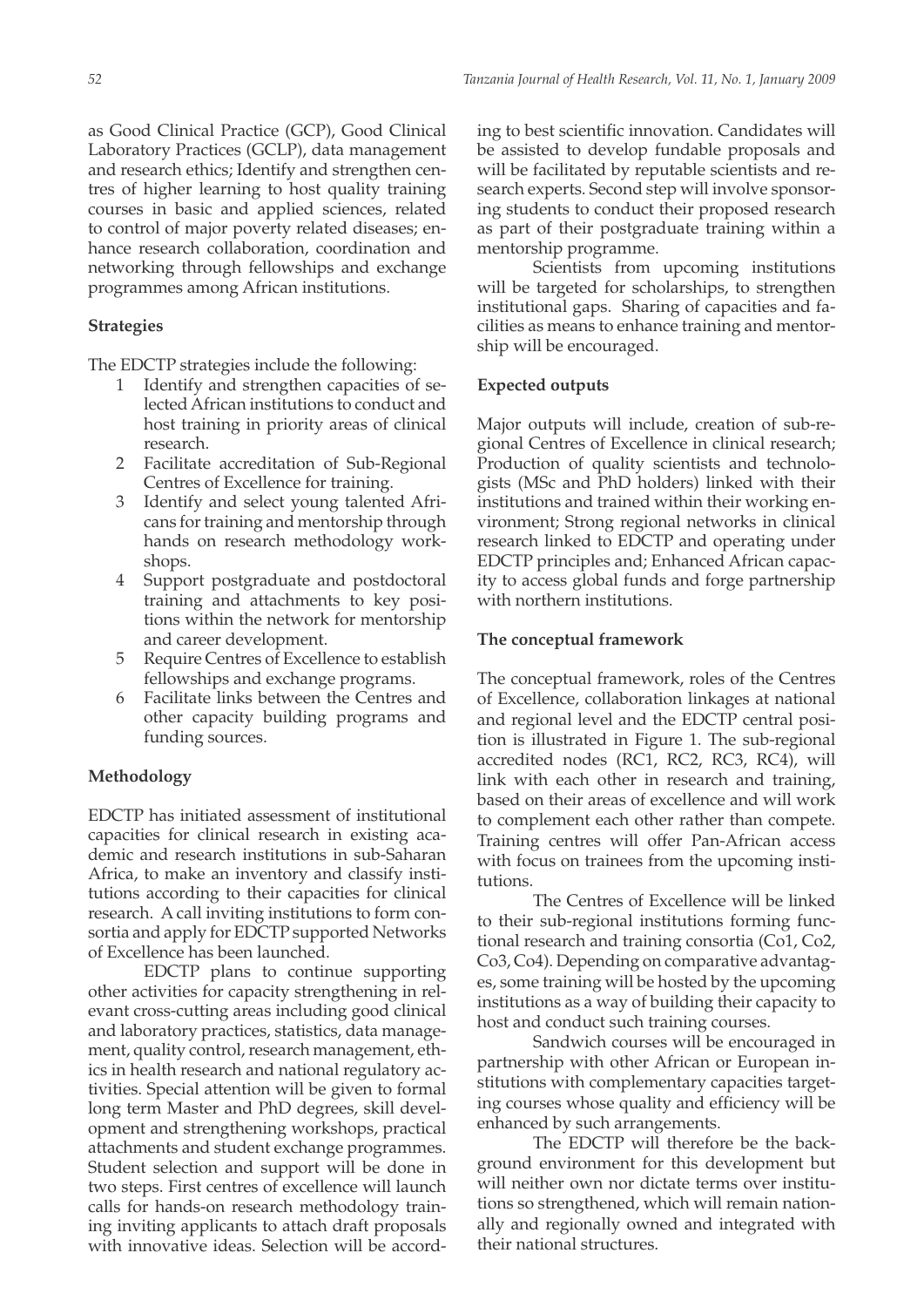

**Figure 1: The Conceptual Framework**

#### **Targeting Institutions**

Targeting capacity building of institutions rather than individuals is to ensure integration and long-term sustainability. The activities will be integrated in institutional framework to be shielded from the shock of departure or demise of individual scientists, while creating strong platform for developing generations of scientists. The institutional base offers greater opportunities for recognition and support by governments.

#### **Strengths**

African research and training institutions already exist, with different levels of capacity and competence. Previous efforts by the World Bank/WHO Special Programme for Research and Training in Tropical Diseases, The European

Community Research Programme, the Wellcome Trust, Medical Research Council of UK and other funding agencies have created a large pool of individual scientists, many of whom are still working in Africa. This approach will motivate this pool of scientists to network and coordinate better their efforts, build new capacities, hence allow a more systematic development of future generation of scientists in Africa.

There is good political will and African governments have committed themselves to achieving the millennium development goals through the Abuja Declaration of accelerating access to available interventions to the needy to reach 60% coverage by 2010 (Kitua, 2005; WHO, 2000). The approach will accelerate achieving the millennium development goals and establish sustainable mechanisms to maintain momentum for future developments.